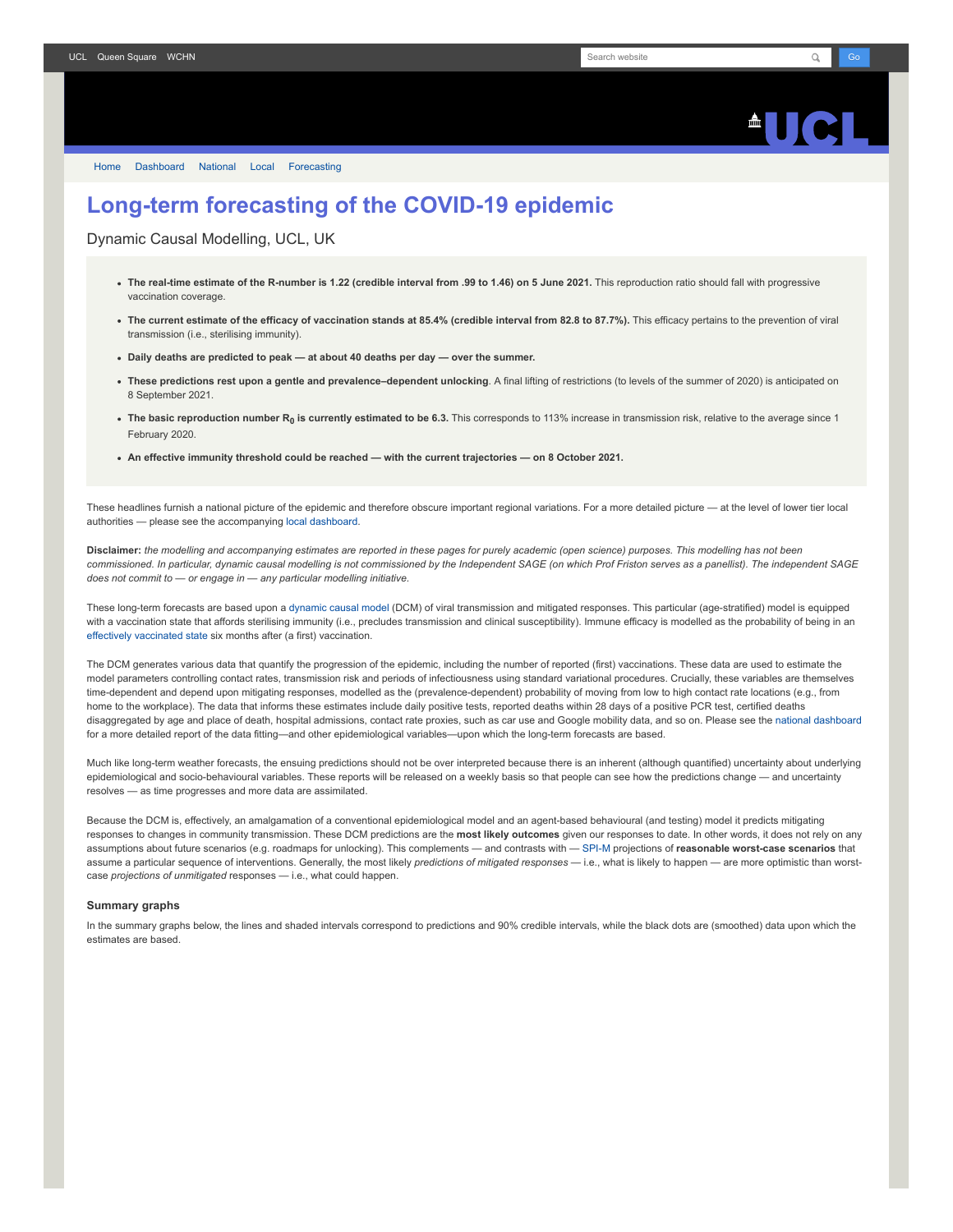

**Prevalence and reproduction ratio:** this panel provides a forecast of (i) the **prevalence of infection** and (ii) the reproduction ratio or **R-number** (blue and orange lines, respectively) with their accompanying confidence intervals (shaded areas). These forecasts are based upon parameters estimated from the data up until the reporting date (the vertical line). The data include [GOV.UK estimates](https://www.gov.uk/guidance/the-r-number-in-the-uk#latest-r-and-growth-rate) of the R-number, which are shown for comparison with the DCM estimates. The **basic reproduction ratio** (R0 – yellow line) can be read as the R-number in the absence of any mitigating reductions in contact rates (under the simplifying assumption that the mean period of infectivity is constant). This reflects fluctuations in transmission risk due to seasonality effects and viral mutations. The 'alpha' and 'delta' indicate when the alpha and delta variants were introduced to the UK.

[The DCM estimate of the R-number is based upon a g](https://www.gov.uk/guidance/the-r-number-in-the-uk#contents)[enerative mode](https://en.wikipedia.org/wiki/Generative_model)[l \(i.e., a real-time estimate using data assimilation\). The corresponding consensus estimates from the](https://www.gov.uk/guidance/the-r-number-in-the-uk#contents) SPI-M are based upon retrospective (e.g., Bayesian regression) analysis of recent data and are therefore treated as a lagged estimator. The black dots correspond to the GOV.UK (SPI-M consensus) estimates moved backwards in time by 16 days from their date of reporting.

**Attack rate and immunity:** this panel shows long-term forecasts of **attack rate, population or herd immunity** and the percentage of people who have been vaccinated. In addition, an estimate of the effective immunity threshold is provided (yellow line). Based upon the changes in testing, death rate and other data, one can estimate the efficacy of vaccination. The attack rate corresponds to the number of people who have been infected since the onset of the outbreak (blue line). This can be supplemented with a small proportion of the population that is estimated to have pre-existing immunity (e.g., mucosal immunity or cross immunoreactivity with other SARS viruses), shown in red. The combination can be read as the herd or population immunity.

The effective immunity threshold is based upon the effective reproduction ratio under pre-pandemic contact rates. The reproduction ratio corresponds to the product of the contact rate, transmission risk and mean infectious period. Note that the effective immunity threshold fluctuates. This reflects the fact that transmission risk changes with time. In this model, transmission risk is modelled as a seasonal fluctuation multiplied by smooth (increasing) [function of time.](https://www.medrxiv.org/content/10.1101/2021.01.10.21249520v1) A fluctuating transmission risk accommodates changes in transmissibility (e.g., due to viral evolution) that is contextualised by seasonal variations in transmission (e.g., due to changes in temperature, humidity, socialising outdoors and the propensity for aerosol transmission). The vertical line shows when the population immunity first exceeds the effective immunity threshold.

**Daily deaths:** this panel shows fatality rates as assessed by patients who died within 28 days of positive PCR test and people who died from certified COVID-19. The former represents an underestimate of COVID-related mortality, where the degree of underestimation depends upon testing rates. The discrepancy is adequately modelled by evaluating the probability of succumbing to COVID-19 and having had a positive PCR test within 28 days.

**Mobility and lockdown:** a long-term forecast of locking and unlocking, based upon car use as quantified by the Department of Transport and - in this graph - Google mobility data. These measures of mobility are expressed in terms of the percentage of pre-pandemic levels. The expected mobility has been thresholded at three levels to illustrate different levels of lockdown. The dates on the lower (graded pink) bar annotate a transition from a more restrictive level of mobility to a less restrictive level. Forecasts of mobility are based upon underlying contact rates that depend upon the prevalence of infection, which are then modulated with a smooth function of time (parameterised with Fourier coefficients).

This dynamic causal model includes age-stratification into three groups (below the age of 25, between 25 and 65 and over 65 years of age). The contact rates within and between the three groups (for high and low contact rate locations) are estimated from the data, under mildly informative lognormal shrinkage priors. Please see the following [technical report](https://arxiv.org/abs/2011.12400) for further technical details.

**Changes since last report:**